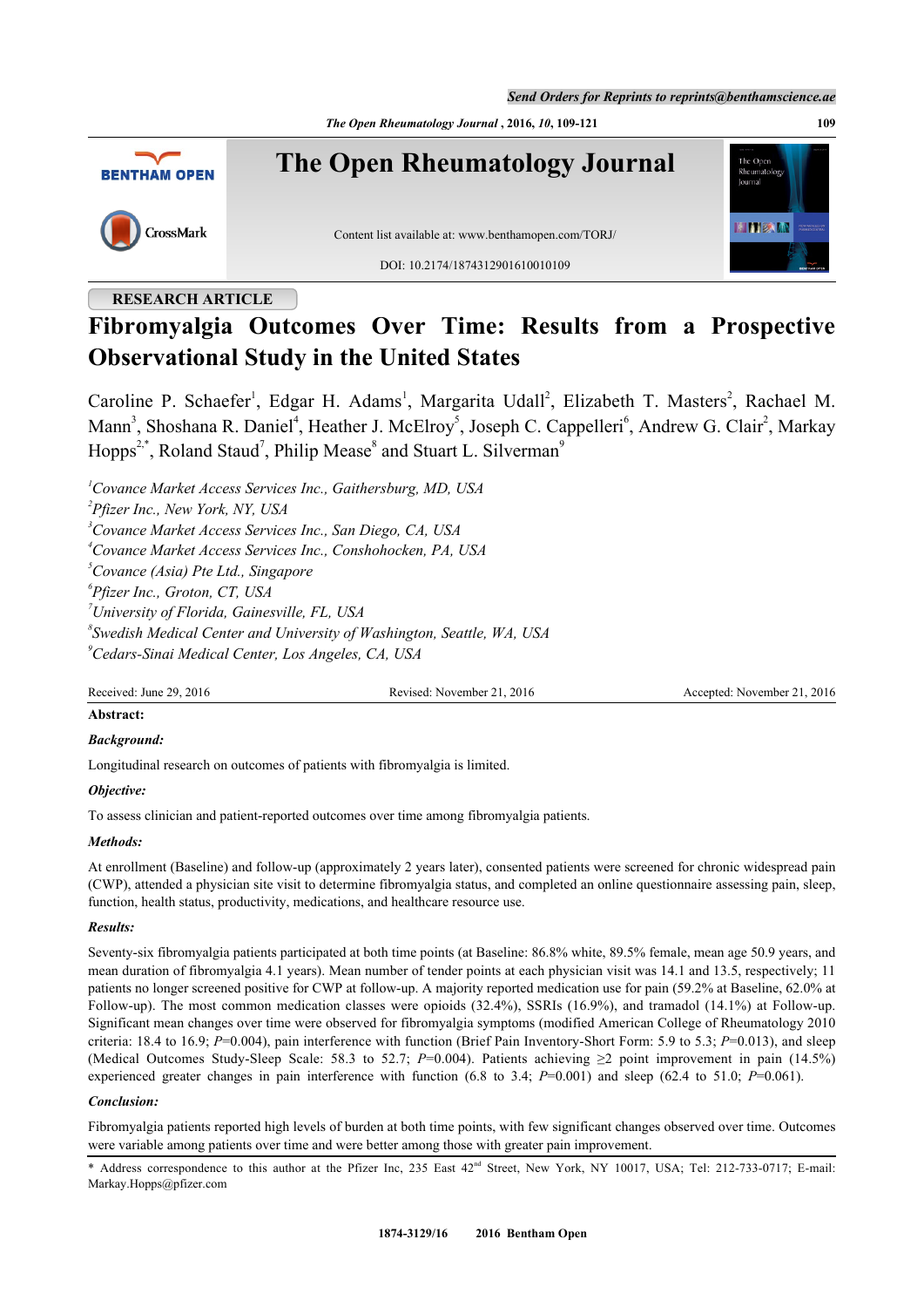**Keywords:** Burden of illness, Chronic widespread pain, Clinician-reported outcomes, Fibromyalgia, Health resource use, Outcome assessment, Patient-reported outcomes, Quality of life, Treatment patterns.

#### **INTRODUCTION**

Fibromyalgia is a chronic illness with primary symptoms including widespread musculoskeletal pain, as well as stiffness, sleep disturbance, and fatigue. Headache, irritable bowel and bladder, anxiety, and depression are also commonly reported comorbidities [[1](#page-9-0) - [3\]](#page-10-0). Fibromyalgia generally presents in middle age [[1\]](#page-9-0) and most commonly affects women; estimates of fibromyalgia prevalence range from 0.66% in Denmark (females and males) [[4\]](#page-10-1) to 10.5% in Norway (females only) [\[5](#page-10-2)], with a recent study estimating prevalence to be 6.4% in the United States (US; females and males) [[6\]](#page-10-3). Previous cross-sectional research has shown that fibromyalgia places a substantial burden on patients with respect to symptoms, loss of function and productivity, and decreased health-related quality of life[[2,](#page-10-4) [7](#page-10-5) - [13\]](#page-10-6). Fibromyalgia is also associated with burden on payers and employers with respect to healthcare resource use, lost productivity, and associated costs [[2,](#page-10-4) [12](#page-10-7) - [16](#page-10-8)].

Longitudinal research on outcomes of patients with fibromyalgia is limited; some previous studies have suggested that patients rarely achieve remission from fibromyalgia, although a portion may experience improvement or waxing and waning in symptoms over time [[17](#page-10-9) - [24\]](#page-11-0). One study on established fibromyalgia patients (median disease duration at first assessment was 7.8 years) found that functional disability worsened over the 7-year study period, while measures of pain, global severity, fatigue, sleep disturbance, anxiety, depression, and health status remained unchanged and patient satisfaction with health improved [[24\]](#page-11-0). A study conducted in the US reported that two-thirds of the fibromyalgia sample indicated that their symptoms were a little to a lot better, 10% reported no change, and a quarter of the sample reported that they were a little to a lot worse at the 10-year interview than when they were first diagnosed [\[18\]](#page-10-10). A study conducted in Britain found that 26% of the fibromyalgia sample reported that symptoms were better, and 60% reported that symptoms were worse at a mean of 4 years after their initial diagnosis [\[20](#page-10-11)]. Previous studies have also reported that a portion (20%-44%) of diagnosed patients no longer met the study definition of fibromyalgia years after diagnosis [[17](#page-10-9), [22,](#page-11-1) [23\]](#page-11-2).

Given the paucity of published US studies on outcomes among patients with fibromyalgia over time, as well as the variation in reported results, this study followed fibromyalgia patients for approximately 2 years to assess clinician and patient-reported outcomes over time.

#### **MATERIALS AND METHODOLOGY**

This analysis was based on a multiyear observational cohort study with 2 assessments[[25\]](#page-11-3). Patients with fibromyalgia who completed both Baseline and Follow-up assessments were included in this analysis (Fig. **[1](#page-2-0)**). Detailed study methods and findings from the Baseline assessment have been published previously [[26\]](#page-11-4). Briefly, at Baseline, a sample of fibromyalgia patients was identified using a large opt-in online panel maintained by Toluna [[27](#page-11-5)]. Patients were identified based on both their responses to a screening survey for CWP (bilateral pain, above/below waist lasting  $\geq$ 1 week in the past 3 months), according to the 4 pain questions of the London Fibromyalgia Epidemiology Study Screening Questionnaire (LFESSQ-4; Table **[1](#page-2-1)**) [\[28](#page-11-6)], and a site visit for physician evaluation of fibromyalgia. During the site visit, physicians completed a tender point exam [[29](#page-11-7)] and blood pressure cuff exam [\[30](#page-11-8)], and patients completed the EuroQol 5 dimensions (EQ-5D; Table **[1](#page-2-1)**) [[31\]](#page-11-9). Physicians at the study sites had completed FM diagnostic training and reported treating at least 10 FM patients on average each month in their practice. Physicians relied on their clinical impression of the subject, following the assessment, to establish a FM diagnosis. Physicians or site coordinators entered the collected data into an online clinical case report form for each patient. All patients were aged 18 years or older and provided informed consent (in English or Spanish).

Following the site visit, patients completed an online questionnaire that incorporated several validated patientreported outcome (PRO) instruments: Brief Pain Inventory-Short Form (BPI-SF) [[32](#page-11-10)], modified (self-report) American College of Rheumatology (ACR 2010) Criteria [[33\]](#page-11-11), Fibromyalgia Impact Questionnaire-revised (FIQ-R) [\[34](#page-11-12)], Medical Outcomes Study Sleep Scale (MOS-SS) [[35](#page-11-13)], 12-Item Short-Form Health Survey, version 2 (SF-12) [[36\]](#page-11-14), and Work Productivity and Activity Impairment (WPAI) Questionnaire [[37](#page-11-15)]. Details about the items and content of each of these instruments can be found in Table**1**. The questionnaire also included questions about comorbidities, clinical characteristics, symptoms (*e.g*., average pain over the past 7 days), productivity, healthcare resource use, and socioeconomic information. The collected healthcare resource use data included healthcare provider visits, emergency room visits, hospitalizations, prescription medications, physical treatments, nonprescription medications, and herbs,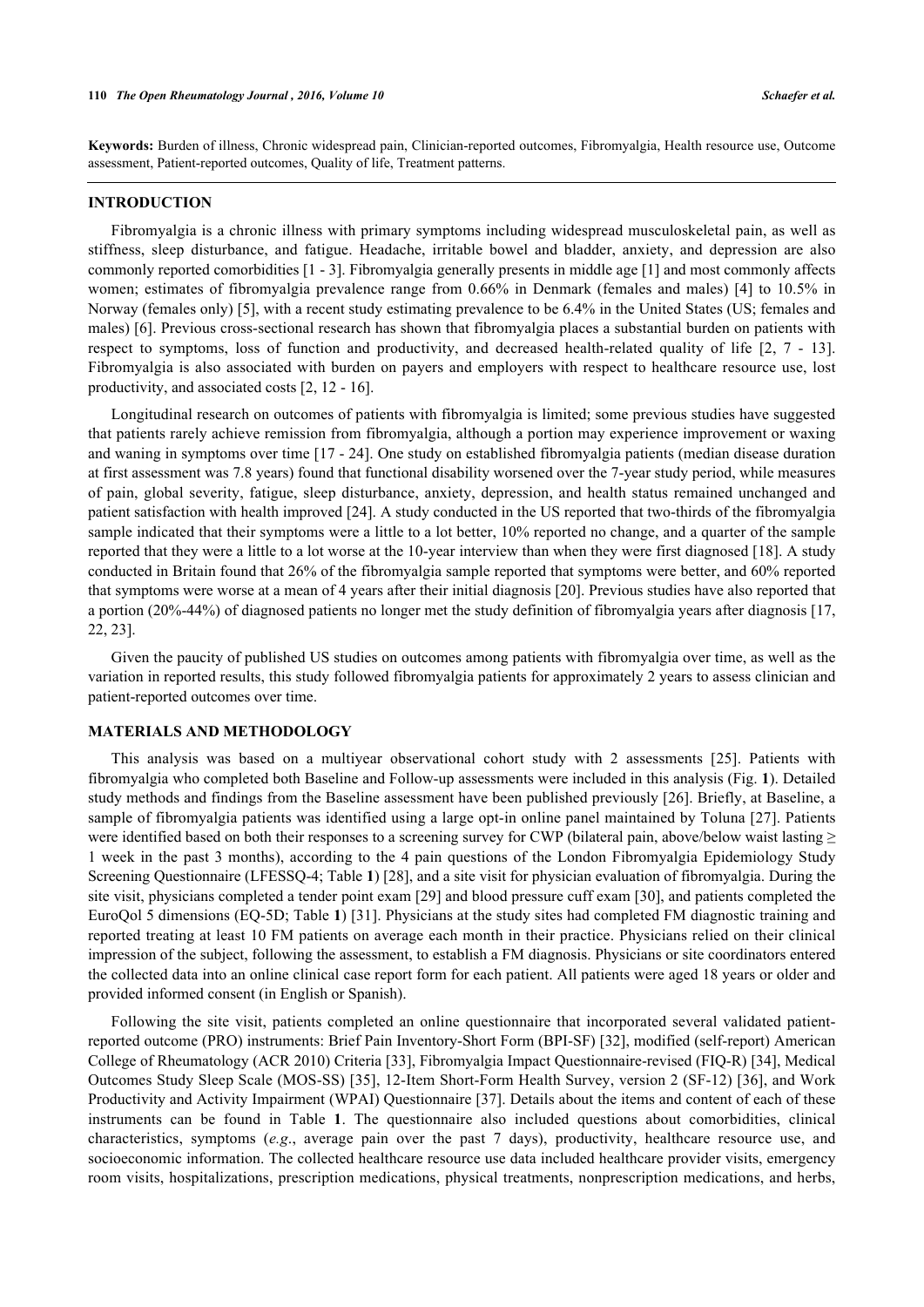<span id="page-2-0"></span>vitamins, or other pain supplements the patients were prescribed and/or used for their pain in the past 3 months.



# Fig. (1). Study flow diagram.

\* Due to lack of valid e-mail address or Baseline site closure, 2 patients were not eligible to participate in Follow-up.

<sup>†</sup> Patients who were unable to attend the site visit at Follow-up were invited to complete the online questionnaire only; however, given the patients' fibromyalgia status/diagnosis was unknown at Follow-up, these patients were excluded from this analysis.

<span id="page-2-1"></span>

| Table 1. Patient-reported outcome measures. |  |  |
|---------------------------------------------|--|--|
|---------------------------------------------|--|--|

| <b>Patient-Reported Outcome Measure</b>                                              | <b>Description</b>                                                                                                                                                                                                                                                                                                                                                                                                                                                                    |
|--------------------------------------------------------------------------------------|---------------------------------------------------------------------------------------------------------------------------------------------------------------------------------------------------------------------------------------------------------------------------------------------------------------------------------------------------------------------------------------------------------------------------------------------------------------------------------------|
| 12-item Short-Form Health Survey,<br>version $2(SF-12)$                              | A 12-item measure of health status with 8 domains (physical functioning, role physical, bodily pain,<br>general health, vitality, social functioning, role emotional, mental health) and Physical and Mental<br>Component Summary scores (0 to 100 scale, higher scores indicate better outcomes) [36]                                                                                                                                                                                |
| Brief Pain Inventory-Short Form (BPI-<br>SF)                                         | An 11-item measure of pain severity (Pain Severity Index 4 items: worst, least, average, current; 0 to 10<br>scale, higher scores indicate more severe pain) and pain interference with function (Pain Interference<br>Index 7 items: general activity, mood, walking ability, normal work, relations with other people, sleep,<br>enjoyment of life; 0 to 10 scale, higher scores indicate more interference) [32]                                                                   |
| EuroQol 5 dimensions, 3 levels (EQ-5D)                                               | A 5-item measure of general health status that assesses mobility, self-care, performance of usual activities,<br>pain or discomfort, and anxiety or depression. Using the United States-based scoring, the health state<br>utility is scored on a $-0.11$ to 1.00 scale (higher scores indicate better health status) [31]                                                                                                                                                            |
| Fibromyalgia Impact Questionnaire-<br>revised<br>$(FIQ-R)$                           | A 21-item measure of function, overall impact of fibromyalgia, and intensity of symptoms over the past 7<br>days. Overall Score based on 0 to 100 scale, function on 0 to 90 scale, overall impact on 0 to 20 scale, and<br>symptom intensity on 0 to 100 scale (higher scores indicate greater impact of fibromyalgia) [34]<br>Note: at Follow-up this measure was administered to patients who were re-diagnosed with fibromyalgia<br>by the physician at the Follow-up site visit. |
| London Fibromyalgia Epidemiology<br><b>Study Screening Questionnaire</b><br>(LFESSQ) | A 6-item screening tool to assess the presence of chronic widespread pain. Patients screened positive<br>based on responses to the 4 pain items (LFESSQ-4) indicating bilateral pain, above and below the waist,<br>lasting at least 1 week in the past 3 months [28]                                                                                                                                                                                                                 |
| Medical Outcomes Study Sleep Scale<br>$(MOS-SS)$                                     | A 12-item measure of sleep outcomes that includes 6 dimensions (sleep disturbance, snoring, shortness of<br>breath, sleep adequacy, sleep somnolence, sleep quantity). Nine items make up the Overall Sleep<br>Problems Index; 0 to 100 scale, higher scores indicate more sleep problems except for sleep adequacy and<br>sleep quantity items, where higher scores indicate better sleep outcomes) [35]                                                                             |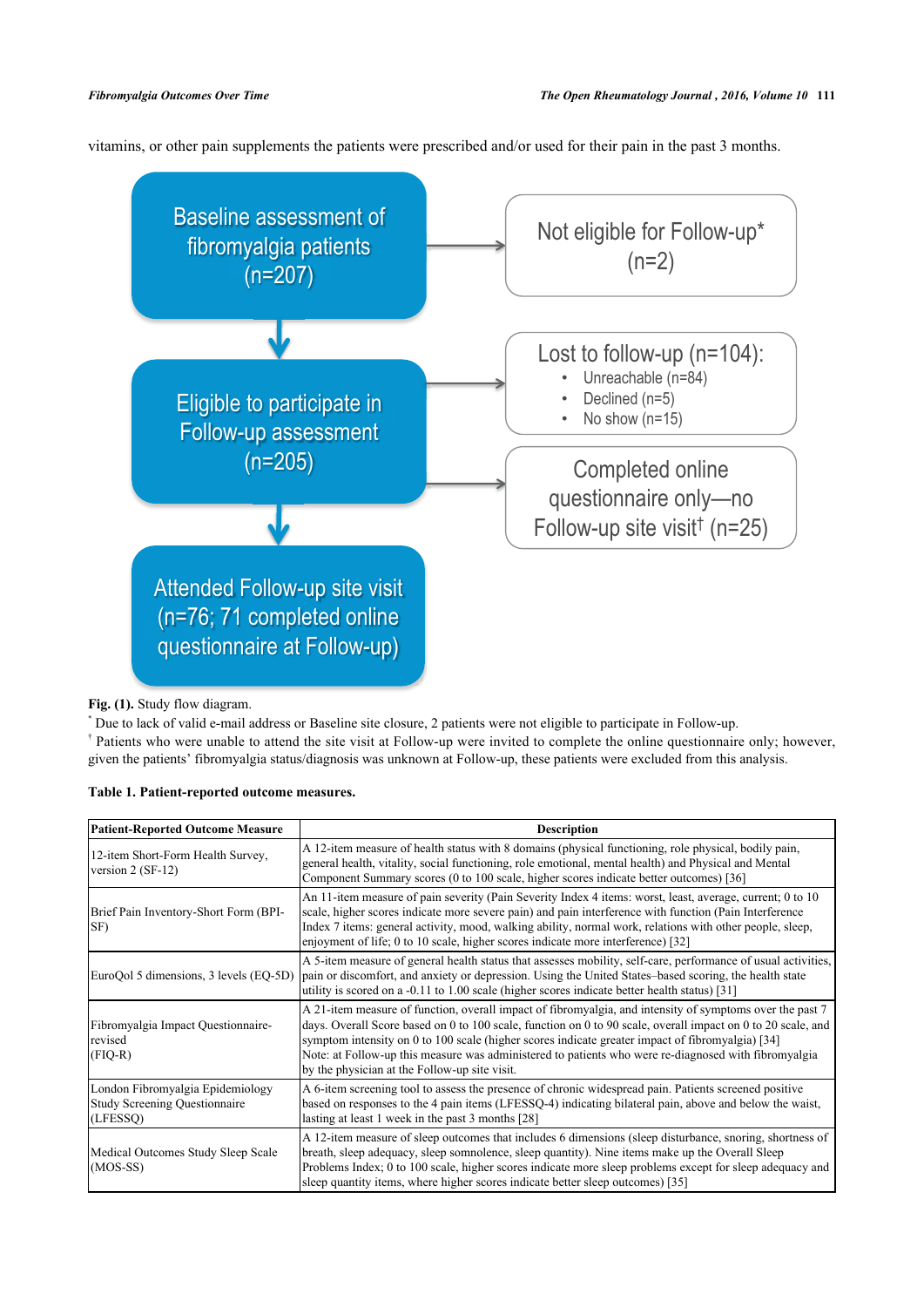*(Table ) contd.....*

| <b>Patient-Reported Outcome Measure</b>                           | <b>Description</b>                                                                                                                                                                                                                                                 |
|-------------------------------------------------------------------|--------------------------------------------------------------------------------------------------------------------------------------------------------------------------------------------------------------------------------------------------------------------|
| of Rheumatology 2010 Criteria (ACR)<br>$ 2010\rangle$             | Modified (self-report) American College  A 3-item measure of pain locations and symptoms; 0 to 31 scale (higher scores indicate worse outcomes)<br>comprised of the widespread pain index (0 to 19 scale) and symptom severity (0 to 12 scale) subscales<br>$[33]$ |
| Work Productivity and Activity<br>Impairment (WPAI) Questionnaire | A 6-item measure used to quantify Overall Work Impairment, comprised of absenteeism and<br>presenteeism, and Activity Impairment with scores expressed as impairment percentages (higher scores<br>indicate more productivity loss and greater impairment) [37]    |

All fibromyalgia patients who completed the Baseline assessment were eligible to participate at Follow-up approximately 2 years later, with the exception of patients whose e-mail address was no longer available or patients whose study site was closed or did not participate at Follow-up (n=2). Eligible patients received an e-mail invitation to participate in the Follow-up assessments. If a response was not received after 5 attempts, patients were then called by study sites (3 call attempts, each on separate days at different times). Twenty geographically diverse sites participated (5 West, 5 Midwest, 5 South, 5 Northeast) at Baseline, and 17 (5 West, 4 Midwest, 4 South, 4 Northeast) of these sites also participated at Follow-up; 3 sites were unable to participate at Follow-up. Physicians who participated at both Baseline and Follow-up included 9 rheumatologists, 2 pain specialists, and 6 primary care physicians. At Follow-up, patients who provided consent were reassessed for fibromyalgia at the same study site and again completed the set of validated PRO measures administered at Baseline in the online patient questionnaire.\* The EQ-5D and LFESSQ were completed on site and entered on the online case report form at Follow-up.

This observational study received Institutional Review Board approval from Quorum Review IRB, Seattle, Washington and Western Institutional Review Board, Olympia, Washington.

#### **ANALYSIS METHODS**

The analyses examined within-group changes over time for fibromyalgia patients from Baseline to Follow-up. Standard descriptive statistics were calculated at both assessments for demographic and clinical characteristics, medications, clinical outcomes, and PROs. To evaluate changes between Baseline to Follow-up, continuous or nearcontinuous outcomes were compared with a paired t-test. Only subjects with both data at Baseline and Follow-up are included in the mean change assessments. Generalized McNemar's test for homogeneity was used for comparisons of categorical outcomes of the same patient between Baseline and Follow-up [[38\]](#page-11-16). Statistical significance was assessed at the 0.05 significance level.

A pain improvement subgroup analysis was conducted on patients who showed at least a 2.0-point improvement between Baseline and Follow-up in average pain severity (0 to 10 point scale) over the past 7 days [[39](#page-11-17) - [41\]](#page-11-18). Baseline and Follow-up descriptive statistics were used to summarize characteristics of patients achieving/not achieving this 2.0 point improvement.

The data were analyzed using SAS version 9.3 of the SAS® software package (SAS Institute, Cary, North Carolina).

#### **RESULTS**

A total of 76 fibromyalgia patients completed the Baseline and Follow-up site visits for physician evaluation of fibromyalgia; 71 (93.4%) of those patients also completed the online patient questionnaire at Follow-up (Fig.**1**). Demographic and clinical characteristics of the fibromyalgia group are presented in Table **[2](#page-4-0)**. The majority was female and non-Hispanic. The mean age at Baseline was 50.9 years and 53.2 years at Follow-up. Less than a third of patients were employed for pay at each assessment. The majority of patients was obese (body mass index [BMI]  $\geq 30 \text{ kg/m}^2$ ) [\[42](#page-11-19)] at both assessments. Mean time since fibromyalgia diagnosis at Baseline and Follow-up was 4.1 years and 6.2 years, respectively.

Comorbidities, such as arthritis, lower back pain, depression, high cholesterol, hypertension, headache/migraine, anxiety, and sleep apnea, were reported by  $\geq 20\%$  of patients at Follow-up. Among patients reporting comorbidities, the mean (standard deviation [SD]) number decreased from 5.1 (2.9) at Baseline to 4.8 (2.6) at Follow-up. There were no statistically significant differences in collected demographic and clinical characteristics observed over time.

\* Note that the FIQ-R was administered to patients who were re-diagnosed with fibromyalgia by the physician at Follow-up.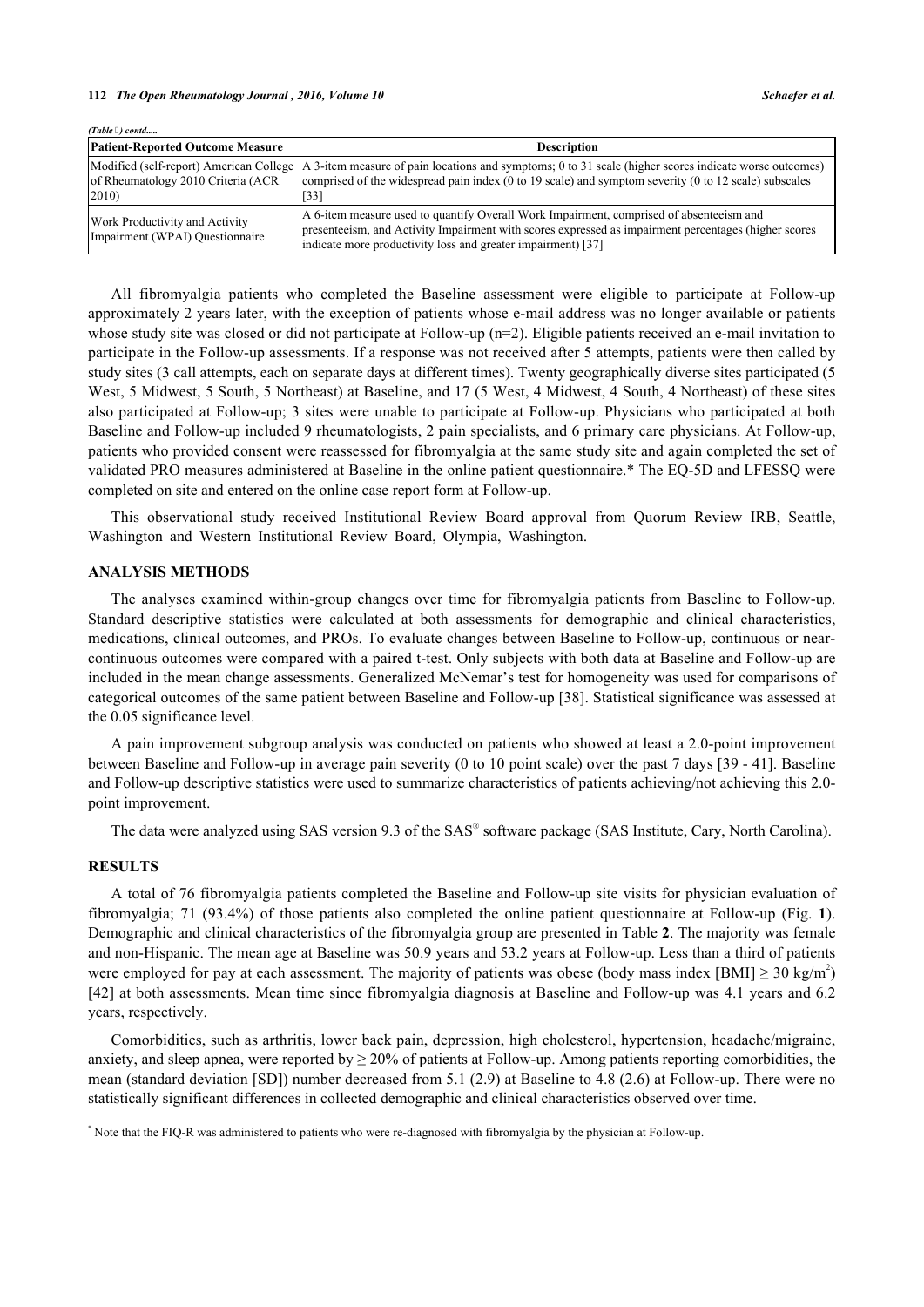<span id="page-4-0"></span>**Table 2. Demographic and clinical characteristics of the sample.**

| <b>Characteristic</b>                                            | <b>Baseline</b><br>$(N=76)$ | <b>Follow-up</b><br>$(N=71)$ | $P$ value* |
|------------------------------------------------------------------|-----------------------------|------------------------------|------------|
| Age (years), mean (SD)                                           | 50.9(11.3)                  | 53.2 (11.9)                  | N/A        |
| Female, n (%)                                                    | 68 (89.5)                   | 63 (88.7)                    | N/A        |
| Non-Hispanic/Latino, n (%)                                       | 72 (94.7)                   | 67(94.4)                     | N/A        |
| Employed for pay, n (%)                                          | 25(32.9)                    | 19(26.8)                     | 0.157      |
| Annual household income, n (%)                                   |                             |                              | 0.335      |
| <b>Under \$20,000</b>                                            | 19(25.0)                    | 24(33.8)                     |            |
| \$20,000 to \$44,999                                             | 26(34.2)                    | 17(23.9)                     |            |
| \$45,000 to \$64,999                                             | 11(14.5)                    | 10(14.1)                     |            |
| \$65,000 to \$89,999                                             | 11(14.5)                    | 14(19.7)                     |            |
| \$90,000 to \$124,999                                            | 6(7.9)                      | 3(4.2)                       |            |
| \$125,000 or more                                                | 3(3.9)                      | 3(4.2)                       |            |
| Health insurance, $n$ (%)                                        | 58 (76.3)                   | 59 (83.1)                    | 0.157      |
| Prescription drug insurance, n (%)                               | 58 (76.3)                   | 57(80.3)                     | 0.317      |
| Body mass index, $n$ (%)                                         |                             |                              | 0.172      |
| Underweight $(< 18.50 \text{ kg/m}^2)$                           | 3(3.9)                      | 0(0.0)                       |            |
| Normal (18.50 to 24.99 kg/m <sup>2</sup> )                       | 14(18.4)                    | 13(18.3)                     |            |
| Overweight $(25.00 \text{ to } 29.99 \text{ kg/m}^2)$            | 12(15.8)                    | 17(23.9)                     |            |
| Obese ( $\geq$ 30 kg/m <sup>2</sup> )                            | 47(61.8)                    | 41(57.7)                     |            |
| Time since fibromyalgia diagnosis (years), mean $(SD)^{\dagger}$ | 4.1(7.0)                    | 6.2(7.0)                     | N/A        |
| Number of comorbid conditions, <sup>†</sup> mean (SD)            | 5.1(2.9)                    | 4.8(2.6)                     | 0.240      |

Abbreviations: N/A, not applicable; SD, standard deviation.

\* While descriptive statistics are provided for all available patients, *P* values are only presented for the 71 patients who completed these questions at both time points, where applicable.

†N=76 at Baseline and Follow-up. Patients who reported being diagnosed prior to Baseline were reevaluated by the site physician to confirm FM diagnosis. If the prior diagnosis was confirmed, the patient-reported month and year of the initial diagnosis was used. For patients diagnosed for the first time at Baseline (N=44), time since diagnosis was 0.0 months.

‡ For those patients with at least one: N=73 at Baseline and N=67 at Follow-up. Patients answered the following question regarding FM-related comorbid conditions: "Please indicate if you have been diagnosed or are currently being treated for any of the following conditions and symptoms." Listed FM-related comorbid conditions included arthritis, depression, irritable bowel syndrome, and sleep apnea, among others.

#### **TREATMENT PATTERNS**

Table**3** presents healthcare resource use among the fibromyalgia patients at both assessments. Prescription medication use for pain in the previous 3 months was similar for both assessments: 59.2% and 62.0% of patients, respectively. Fig. (**[2](#page--1-0)**) presents more detail on the use of prescription medications for pain by class at Baseline and Follow-up. The most commonly reported class of medication for pain in the sample at Follow-up was opioids, with 25.4% of patients reporting taking weak short-acting opioids, 8.5% taking strong short-acting opioids, and 7.0% taking long-acting and extended-release opioids. Opioid use was followed by selective serotonin reuptake inhibitors (SSRIs), tramadol, antiepileptics, and nonsteroidal anti-inflammatory drugs (NSAIDs) use (all >10%) at Follow-up. None of the differences in medication class use for pain were statistically significant; however the classes with the largest (at least a 5 percentage point) change in the rate of use were NSAIDs and muscle relaxants, both of which decreased.

#### <span id="page-4-1"></span>**Table 3. Healthcare resource use over the past 3 months.**

| Healthcare Resource Use, n (%)                  | Baseline $(N=76)$ | Follow-up $(N=71)$ | P value |
|-------------------------------------------------|-------------------|--------------------|---------|
| HCP visit for pain                              | 50(65.8)          | 42(59.2)           | 0.346   |
| Emergency room visit for pain                   | 4(5.3)            | 3(4.2)             | 1.000   |
| Hospitalized for pain                           | 3(3.9)            | 2(2.8)             | 1.000   |
| Prescribed medication for pain                  | 45(59.2)          | 44(62.0)           | 0.593   |
| Nonprescription medications for pain            | 64(84.2)          | 58 (81.7)          | 0.593   |
| Herbs, vitamins, and other supplements for pain | 25(32.9)          | 16(22.5)           | 0.127   |
| Physical treatments for pain                    | 22(28.9)          | 27(38.0)           | 0.088   |

Abbreviations: HCP, health care provider.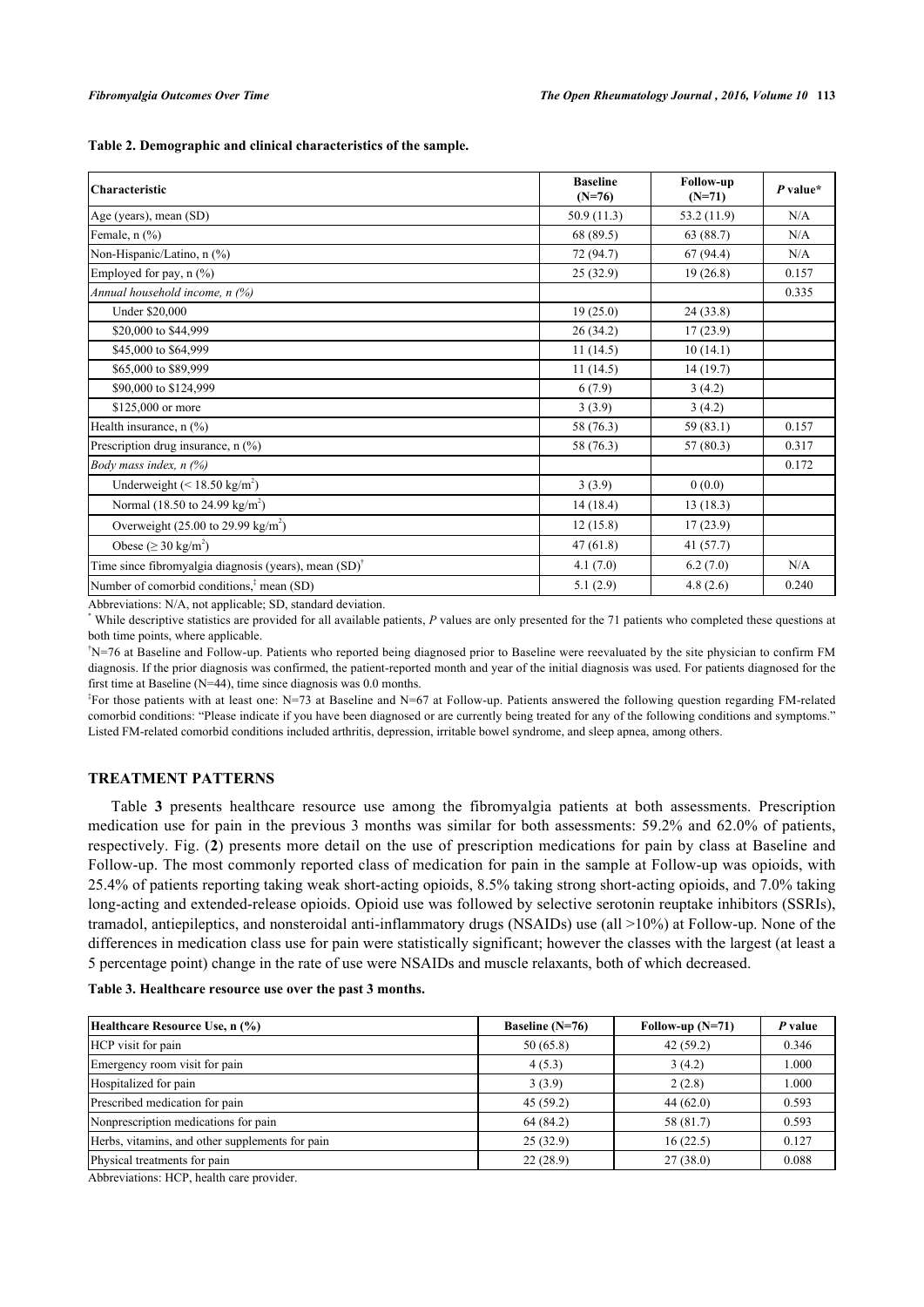In addition to prescription medications for pain, most patients reported taking nonprescription medications for pain in the previous 3 months (Baseline: 84.2%; Follow-up: 81.7%). The proportion of patients reporting taking herbs, vitamins, or other pain supplements in the past 3 months dropped from 32.9% at the Baseline assessment to 22.5% at the Follow-up assessment. In contrast, there was an increase in the percentage of patients reporting physical treatments for pain over the past 3 months (Baseline: 28.9%; Follow-up: 38.0%). The mean (SD) number of health care provider visits over the past 3 months was 3.6 (5.4) and 2.9 (4.4) at Baseline and Follow-up, respectively, and there were few emergency room visits or hospitalizations at either assessment. No changes in pain-related healthcare resource use over time reached statistical significance.



**Fig. (2).** Medication Use for Pain Over the Past 3 Months by Class at Baseline and Follow-up. Abbreviations: misc., miscellaneous; NSAID, nonsteroidal anti-inflammatory drug; SNRI, serotonin-norepinephrine reuptake inhibitor; SSRI, selective serotonin reuptake inhibitor.

\*No statistically significant differences over time were observed.

<sup>†</sup>"Opioids" class includes weak short-acting, strong short-acting, and long-acting and extended-release opioids.

### **CLINICIAN AND PATIENT-REPORTED OUTCOMES**

The mean (SD) number of tender points at each assessment was 14.1 (3.7) and 13.5 (4.5), respectively. At Followup, 14.5% of the fibromyalgia patients identified at Baseline no longer screened positive for CWP.

Patients reported mean (SD) average pain severity over the past 7 days as 5.8 (2.0) at Baseline and 5.9 (2.1) at Follow-up; the difference was not statistically significant. No statistically significant difference was observed for mean (SD) BPI-SF Pain Severity Index (5.2 [1.9] to 5.1 [2.2]; Table**4**). Only the mean (SD) pain right now item was statistically significantly different between Baseline and Follow-up (*P*=0.009; Table**4**). Statistically significant improvement over time was observed for the mean (SD) BPI-SF Pain Interference Index (5.9 [2.4] to 5.3 [2.4]; *P*=0.013; Table **[4](#page-5-0)**), as well as for the mood, normal work, sleep, and enjoyment of life items (*P*=0.024, *P*=0.032, *P*=0.006, *P*=0.021, respectively; Table **[4](#page-5-0)**).

<span id="page-5-0"></span>Statistically significant changes over time were observed for the modified ACR 2010 widespread pain index and symptom severity scores, which decreased significantly  $(P=0.038$  and  $P=0.007$ , respectively; Table [4](#page--1-0)), as did the mean (SD) total modified ACR 2010 Criteria score: 18.4 (5.6) at Baseline and 16.9 (6.0) at Follow-up (1.6 point decrease; 95% confidence interval [CI] 0.5 to 2.7; *P*=0.004; Table **[4](#page-5-0)**). For those with site confirmation of FM at both assessments, the mean FIQ-R Overall scores only slightly decreased -1.9 points from Baseline to Follow-up (*P*=0.268; Table **[4](#page-5-0)**). No statistically significant changes were observed in the FIQ-R function, overall impact, or symptom intensity subscales (Table **[4](#page-5-0)**).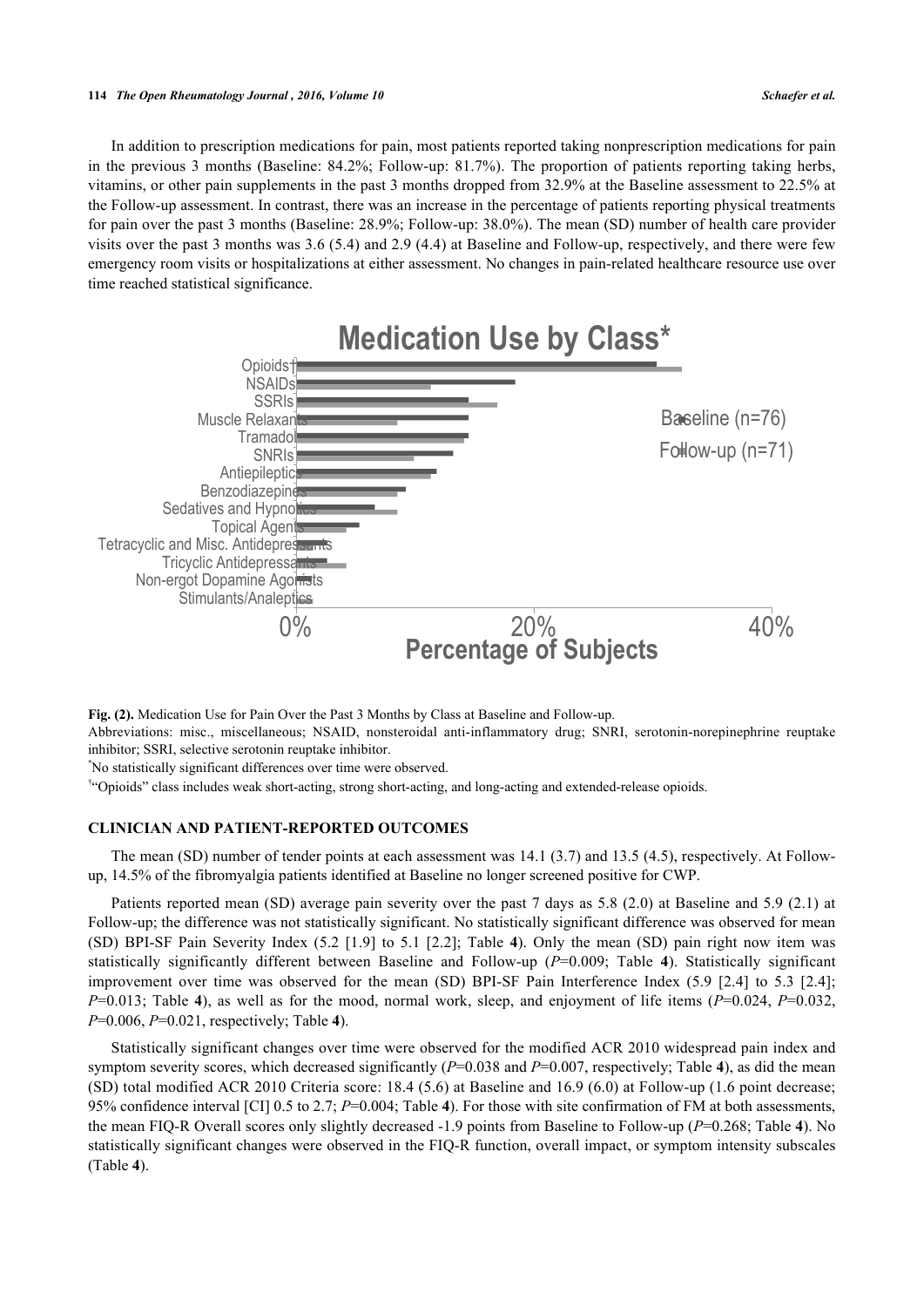# **Table 4. Comparison of baseline and follow-up outcomes.**

| Patient-reported Outcome, mean (SD) | <b>Baseline</b> (N=76) | Follow-up $(N=71)$ | Mean Change (95% CI)            | $P$ value      |
|-------------------------------------|------------------------|--------------------|---------------------------------|----------------|
| BPI-SF*                             |                        |                    |                                 |                |
| Pain Severity Index                 | 5.2(1.9)               | 5.1(2.2)           | $-0.18(-0.54, 0.19)$            | 0.340          |
| Pain at its worst <sup>†</sup>      | 6.7(2.0)               | 6.4(2.3)           | $-0.23$ $(-0.72, 0.26)$         | 0.356          |
| Pain at its least <sup>†</sup>      | 3.5(2.3)               | 3.8(2.5)           | $0.29$ ( $-0.18$ , $0.75$ )     |                |
| Average pain                        | 5.2(1.9)               | 5.1(2.1)           | $-0.13$ $(-0.48, 0.22)$         | 0.221<br>0.468 |
| Pain right now                      | 5.5(2.3)               | 5.0(2.6)           | $-0.63$ $(-1.10, -0.16)$        |                |
| Pain Interference Index             | 5.9(2.4)               | 5.3(2.4)           | $-0.62$ $(-1.11, -0.14)$        | 0.013          |
| General activity                    | 5.6(2.6)               | 5.2(2.9)           | $-0.46$ $(-1.06, 0.15)$         | 0.137          |
| Mood                                | 5.5(2.7)               | 4.8(2.6)           | $-0.76$ $(-1.41, -0.10)$        | 0.024          |
| Walking ability                     | 5.8(3.2)               | 5.4(3.2)           | $-0.40$ $(-1.11, 0.31)$         | 0.266          |
| Normal work                         | 6.1(2.7)               | 5.5(3.0)           | $-0.66$ $(-1.26, -0.06)$        | 0.032          |
| Relations with others               | 4.6(3.1)               | 4.2(2.9)           | $-0.49$ $(-1.09, 0.12)$         | 0.113          |
| Sleep                               | 7.0(2.7)               | 6.1(2.9)           | $-0.89(-1.51, -0.26)$           | 0.006          |
| Enjoyment of life                   | 6.4(2.6)               | 5.7(2.7)           | $-0.73$ $(-1.34, -0.11)$        | 0.021          |
| Modified ACR 2010 Criteria          |                        |                    |                                 |                |
| <b>Total Score</b>                  | 18.4(5.6)              | 16.9(6.0)          | $-1.63$ $(-2.74, -0.53)$        | 0.004          |
| Widespread pain index               | 10.5(4.4)              | 9.6(4.8)           | $-0.92$ ( $-1.78$ , $-0.05$ )   | 0.038          |
| Symptom severity                    | 7.8(2.1)               | 7.2(2.3)           | $-0.72$ $(-1.24, -0.20)$        | 0.007          |
| $FIO-R$ <sup>‡</sup>                |                        |                    |                                 |                |
| Overall Scale                       | 53.2 (19.3)            | 53.2(20.2)         | $-1.94$ $(-5.41, 1.53)$         | 0.268          |
| Function                            | 15.0(7.4)              | 14.7(7.6)          | $-0.82$ $(-2.10, 0.47)$         | 0.209          |
| Overall impact                      | 9.7(5.9)               | 10.3(6.1)          | $-0.12$ $(-1.23, 0.98)$         | 0.824          |
| Symptom intensity                   | 28.5(7.6)              | 28.2(8.2)          | $-1.00$ $(-2.73, 0.73)$         | 0.252          |
| MOS-SS                              |                        |                    |                                 |                |
| Overall Sleep Problems Index        | 58.3 (15.7)            | 52.7(16.5)         | $-5.27$ $(-8.79, -1.76)$        | 0.004          |
| Sleep disturbance                   | 56.5(24.1)             | 50.3(24.4)         | $-5.60$ ( $-10.87$ , $-0.33$ )  | 0.038          |
| Snoring                             | 46.1(34.3)             | 44.2 (32.4)        | $-2.25$ $(-9.07, 4.56)$         | 0.512          |
| Shortness of breath                 | 26.1(28.1)             | 21.1(23.2)         | $-5.92$ $(-12.72, 0.89)$        | 0.088          |
| Sleep adequacy                      | 25.1(20.8)             | 28.6(22.1)         | $2.82(-3.62, 9.26)$             | 0.386          |
| Somnolence                          | 54.2 (23.7)            | 48.7(20.6)         | $-5.73$ $(-9.71, -1.74)$        | 0.006          |
| Sleep quantity                      | 6.2(1.8)               | 6.3(1.8)           | $0.04$ ( $-0.46$ , $0.55$ )     | 0.868          |
| <b>WPAI</b>                         |                        |                    |                                 |                |
| Activity Impairment (%)             | 58.4 (24.8)            | 59.4 (27.0)        | $0.56$ (-4.37, 5.49)            | 0.820          |
| Overall Work Impairment $(\%)^{\S}$ | 39.4 (24.9)            | 37.9 (20.9)        | 1.93 (-8.22, 12.08)             | 0.692          |
| Absenteeism                         | 6.5(11.9)              | 4.9(16.4)          | $-0.91$ $(-9.39, 7.58)$         | 0.824          |
| Presenteeism                        | 36.4 (22.9)            | 36.8 (19.5)        | 4.12 (-4.02, 12.26)             | 0.300          |
| $SF-12$                             |                        |                    |                                 |                |
| Physical Component Summary          | 32.8(10.8)             | 34.1 (11.0)        | $1.53(-0.23, 3.30)$             | 0.088          |
| Mental Component Summary            | 41.9(10.5)             | 42.4 (10.9)        | $1.13(-1.15, 3.41)$             | 0.328<br>0.321 |
| Physical functioning                | 33.6 (31.8)            | 36.3 (31.8)        | $2.82$ (-2.80, 8.44)            |                |
| Role physical                       | 36.2(26.4)             |                    | 41.2(27.8)<br>6.51(1.20, 11.83) |                |
| Bodily pain                         | 40.5(24.5)             | 43.3(26.4)         | $3.52(-1.41, 8.45)$             |                |
| General health                      | 42.8 (26.7)            | 44.9 (24.6)        | $3.03$ ( $-0.84$ , $6.89$ )     | 0.123          |
| Vitality                            | 23.0(23.0)             | 24.3(22.0)         | $2.82$ (-2.53, 8.16)            | 0.297          |
| Social functioning                  | 51.0(27.8)             | 53.5(27.5)         | 4.23 (-2.48, 10.93)             | 0.213          |
| Role emotional                      | 63.2(26.0)             | 63.6 (26.4)        | $1.76(-4.21, 7.73)$             | 0.558          |
| Mental health                       | 52.0(20.3)             | 54.4 (23.4)        | $3.17(-2.05, 8.38)$             | 0.230          |

Abbreviations: BPI-SF, Brief Pain Inventory-Short Form; EQ-5D, EuroQol 5 dimensions, 3 levels; MOS-SS, Medical Outcomes Study-Sleep Scale; pt, point; SD, standard deviation; SF-12, 12-item Short-Form Health Survey; WPAI, Work Productivity and Activity Impairment scale.

\*A total of 76 fibromyalgia patients attended the site visit at Follow-up, but 5 patients did not complete the patient questionnaire following the site visit; 1 patient did not report pain at Follow-up and, therefore, did not complete the BPI-SF.

<sup>†</sup>In the past 24 hours.

‡ The FIQ-R was administered only to subjects who had fibromyalgia: Baseline n=74; Follow-up n=59.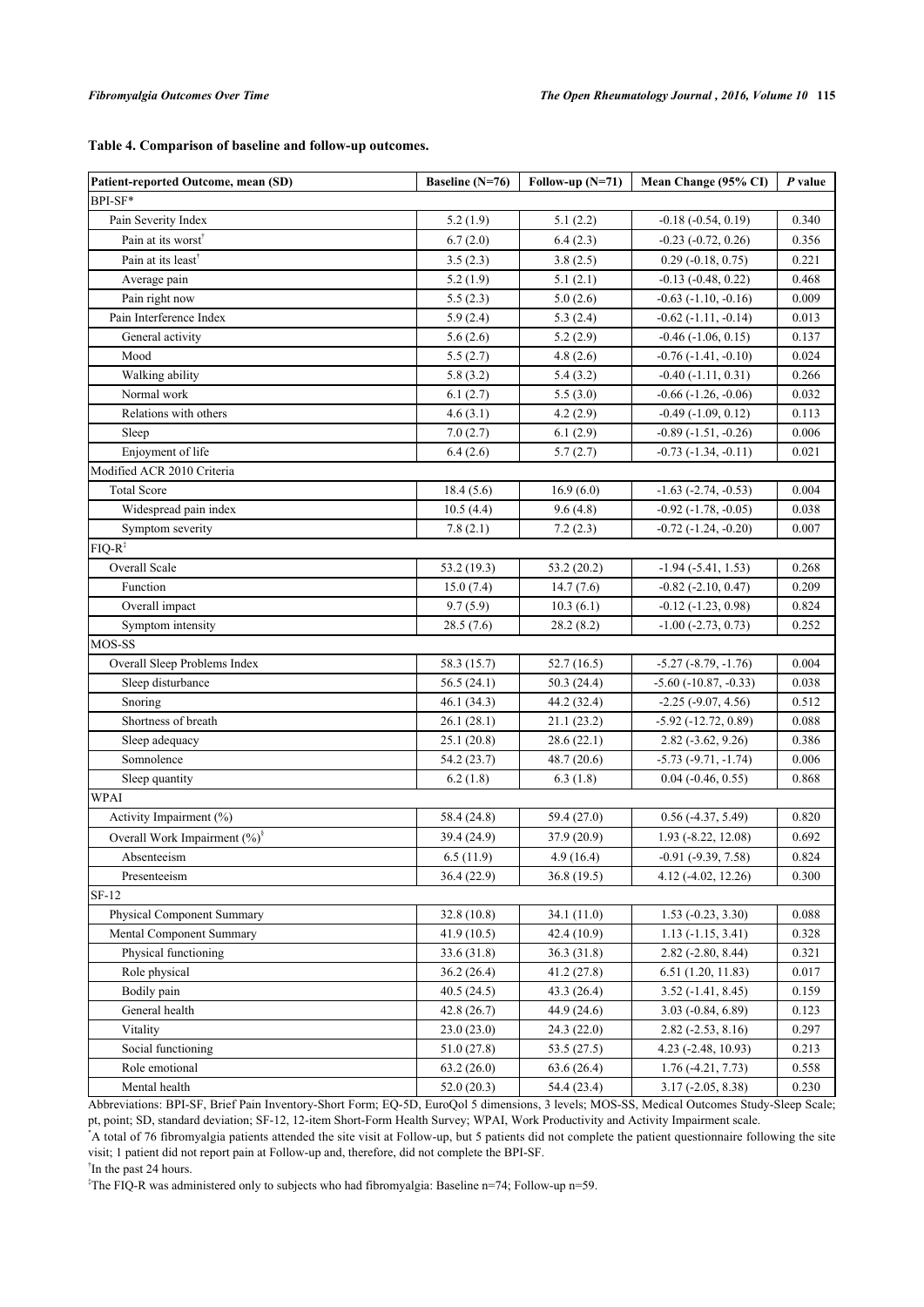§Among those employed for pay, n=25 at Baseline and n=19 at Follow-up.

The change in mean (SD) MOS-SS Overall Sleep Problems Index was statistically significant: 58.3 (15.7) at Baseline to 52.7 (16.5) at Follow-up (5.3 point decrease; 95% CI 1.8 to 8.8; *P*=0.004; Table **[4](#page-5-0)**) and, while numerical improvements were generally seen in each of the dimensions, only the improvements in sleep disturbance and somnolence scores were statistically significant (*P*=0.038 and *P*=0.006, respectively; Table**4**).

There were no statistically significant differences in WPAI Activity Impairment over time (mean [SD]: 58.4% [24.8%] to 59.4% [27.0%]; *P*=0.820; Table **[4](#page-5-0)**). Similarly, among those employed for pay (n=25 at Baseline and n=19 at Follow-up), there were no statistically significant differences in WPAI Overall Work Impairment (mean [SD]: 39.4%  $[24.9\%]$  $[24.9\%]$  $[24.9\%]$  to 37.9%  $[20.9\%]$ ;  $P=0.692$ ), nor in the absenteeism and presenteeism subscales (Table 4).

No statistically significant differences were observed for the mean (SD) EQ-5D health state utility (0.63 [0.20] to 0.66 [0.19]), or for the SF-12 Physical Component Summary (32.8 [10.8] to 34.1 [11.0]) and Mental Component Summary (41.9 [10.5] to 42.4 [10.9]) scores. Among the SF-12 domains, only role physical improved significantly over time (*P*=0.017; Table **[4](#page-5-0)**).

# **PAIN IMPROVEMENT SUBGROUP ANALYSIS**

Of the 76 fibromyalgia patients, 11 (14.5%) achieved a  $\geq$  2.0-point improvement between Baseline and Follow-up in average pain severity over the past 7 days. Among the group with  $\geq 2.0$  point improvement, the mean number of tender points decreased from Baseline (14.0 [4.00]) to Follow-up (12.1 [4.48]).

At Follow-up, those who achieved a  $\geq$  2.0-point improvement in pain had fewer mean (SD) tender points (12.1) [4.5]) compared to those who did not have this level of pain improvement (13.7 [4.5]). Similarly, statistically significant improvements in BPI-SF Pain Severity Index (-2.43 points; 95% CI -3.26 to -1.61; *P*<0.001) and BPI-SF Pain Interference Index (-3.35 points; 95% CI -4.89 to -1.81;  $P=0.001$ ) were observed among those who achieved a  $\geq$  2.0point improvement in pain; statistically significant improvements in these measures were not observed among those who did not have this level of pain improvement (Table **[5](#page-7-0)**).

<span id="page-7-0"></span>

| Table 5. Subgroup analysis-comparison of baseline and follow-up outcomes among pain improvement subgroup* and<br>remaining sample. |                 |                  |                      |                |  |
|------------------------------------------------------------------------------------------------------------------------------------|-----------------|------------------|----------------------|----------------|--|
| <b>Patient-reported Outcome, mean (SD)</b>                                                                                         | <b>Baseline</b> | <b>Follow-up</b> | Mean Change (95% CI) | <i>P</i> value |  |

| Patient-reported Outcome, mean (SD)              | <b>Baseline</b> | <b>Follow-up</b> | Mean Change (95% CI)        | P value |
|--------------------------------------------------|-----------------|------------------|-----------------------------|---------|
| BPI-SF Pain Severity Index <sup>†</sup>          |                 |                  |                             |         |
| $\geq$ 2pt improvement                           | 5.6(1.3)        | 3.1(1.8)         | $-2.43$ $(-3.26, -1.61)$    | < 0.001 |
| $<$ 2pt improvement                              | 5.2(2.0)        | 5.5(2.1)         | $0.25$ ( $-0.06$ , $0.55$ ) | 0.111   |
| BPI-SF Pain Interference Index <sup>†</sup>      |                 |                  |                             |         |
| $\geq$ 2pt improvement                           | 6.8(1.7)        | 3.4(2.4)         | $-3.35(-4.89, -1.81)$       | 0.001   |
| $<$ 2pt improvement                              | 5.7(2.5)        | 5.6(2.3)         | $-0.12$ $(-0.52, 0.29)$     | 0.568   |
| WPAI Activity Impairment <sup>†</sup>            |                 |                  |                             |         |
| $\geq$ 2pt improvement                           | 59.1 (25.9)     | 50.0(23.2)       | $-9.09(-31.86, 13.68)$      | 0.395   |
| $<$ 2pt improvement                              | 58.3 (24.9)     | 61.2(27.5)       | $2.33(-2.14, 6.80)$         | 0.301   |
| MOS-SS Overall Sleep Problems Index <sup>†</sup> |                 |                  |                             |         |
| $\geq$ 2pt improvement                           | 62.4(13.9)      | 51.0 (17.5)      | $-11.41$ ( $-23.49, 0.66$ ) | 0.061   |
| $\leq$ pt improvement                            | 57.6 (16.0)     | 53.0 (16.4)      | $-4.15(-7.78, -0.51)$       | 0.026   |
| $EQ-5D$                                          |                 |                  |                             |         |
| $\geq$ 2pt improvement                           | 0.59(0.21)      | 0.68(0.20)       | $0.09$ ( $-0.05$ , $0.24$ ) | 0.189   |
| $<$ 2pt improvement                              | 0.64(0.19)      | 0.65(0.19)       | $0.02$ ( $-0.03$ , $0.06$ ) | 0.518   |
| SF-12 Physical Component Summary <sup>†</sup>    |                 |                  |                             |         |
| $\geq$ 2pt improvement                           | 37.0(8.3)       | 38.6(8.0)        | $1.67(-3.75, 7.09)$         | 0.508   |
| $\leq$ 2pt improvement                           | 32.1(11.1)      | 33.3(11.3)       | $1.51(-0.41, 3.43)$         | 0.121   |
|                                                  |                 |                  |                             |         |

Abbreviations: BPI-SF, Brief Pain Inventory-Short Form; EQ-5D, EuroQol 5 dimensions, 3 levels; MOS-SS, Medical Outcomes Study-Sleep Scale; pt, point; SD, standard deviation; SF-12, 12-item Short-Form Health Survey; WPAI, Work Productivity and Activity Impairment scale.

\* These patients experienced clinically meaningful (*i.e*., at least 2.0 points) improvement in average pain severity over the past 7 days between Baseline and Follow-up assessments.

†A total of 76 fibromyalgia patients (11 with ≥2 point improvement, 65 with <2 point improvement) attended the site visit at Follow-up, but 5 patients in the subgroup with <2 point improvement did not complete the patient questionnaire following the site visit.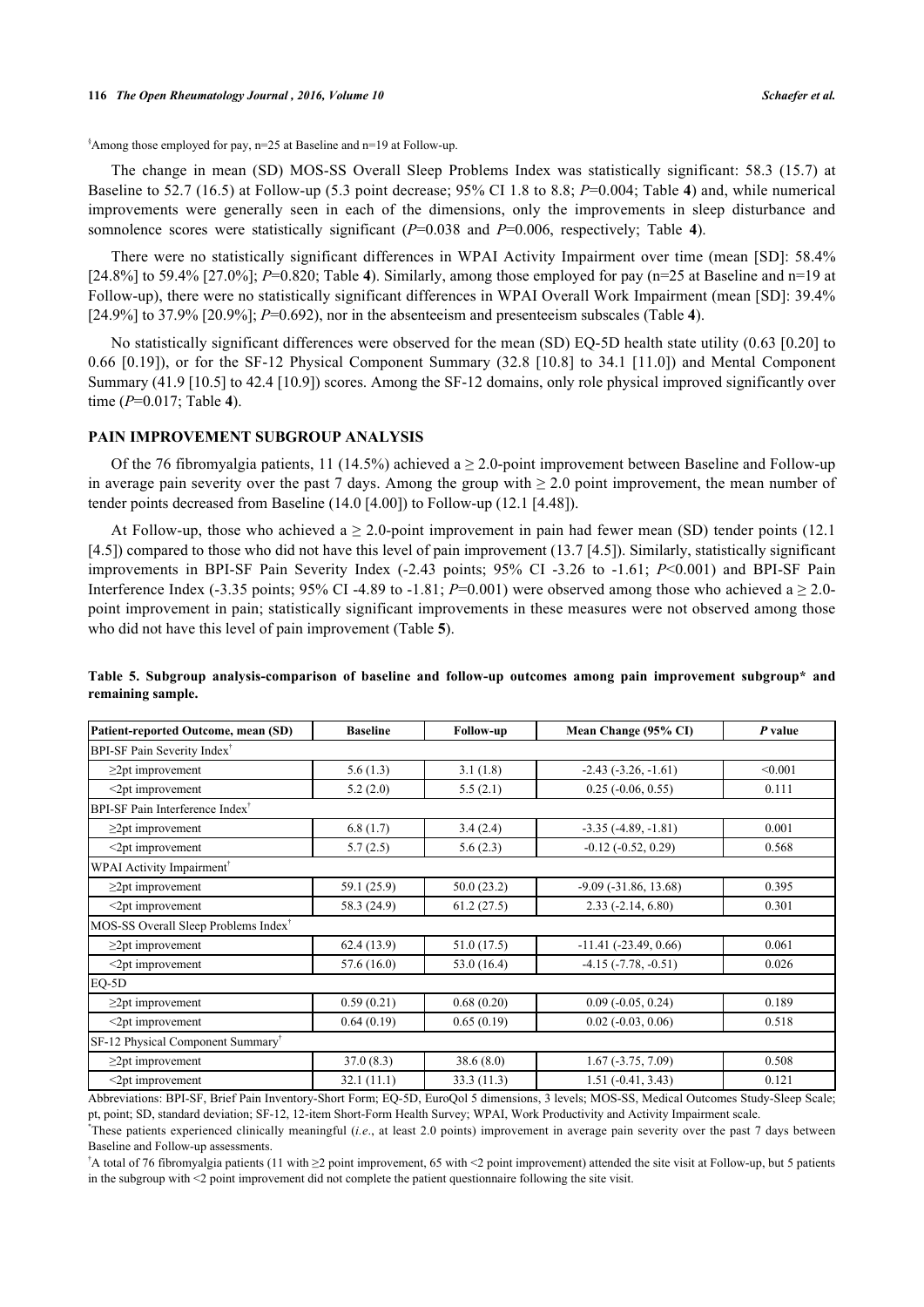Though not statistically significant, the mean changes on the WPAI Activity Impairment (-9.09 points; 95% CI: -31.86 to 13.68; *P*=0.395), the MOS-SS Overall Sleep Problems Index (-11.41 points; 95% CI -23.49 to 0.66; *P*=0.061), SF-12 Physical Component Summary (1.67 points; 95% CI -3.75 to 7.09; *P*=0.508), and the EQ-5D health state utility (0.09 points; 95% CI -0.05 to 0.24;  $P=0.189$ ) were all greatest for those who had a  $\geq$  2.0-point improvement in pain over time (Table **[5](#page-7-0)**).

Prescription medication use for pain was lower for the patients who achieved  $a \ge 2.0$ -point improvement (Baseline: 36.4% *vs*. Follow-up: 45.5%; *P*=0.564) compared to those who did not (Baseline: 63.1% vs. Follow-up: 65.0%; *P*=0.763).

#### **DISCUSSION**

This prospective observational study used online data collection tools for PROs, combined with an in-person physician assessment, to evaluate changes in pain and clinical outcomes, sleep, pain interference with function, and health status among fibromyalgia patients over time.

The study sample was geographically diverse yet similar across baseline demographic and clinical characteristics to other fibromyalgia samples in the published literature [[2,](#page-10-4) [6,](#page-10-3) [43](#page-12-0), [44](#page-12-1)]. The study also included in-person evaluation at the same site at Baseline and Follow-up and administration of the same PRO measures at both time points, which allowed for an assessment of changes over time. The sample included fibromyalgia patients diagnosed, on average, 4.1 years before the Baseline visit. We observed no statistically significant differences among fibromyalgia patients between Baseline and Follow-up in terms of employment status, household income, health insurance, prescription coverage, BMI, and number of comorbidities.

Many patients in the sample received medical care and treatment for fibromyalgia, as reflected in the high levels of prescription and nonprescription pain medications, physical treatments, and visits to healthcare providers reported by patients. It is important to consider the frequently reported classes of prescription medications in this fibromyalgia sample in the context of Food and Drug Administration–approved medications for the treatment of fibromyalgia (pregabalin, duloxetine, milnacipran) and published treatment guidelines, which also include gabapentin, amitriptyline, SSRIs, SNRIs, and tramadol. Guidelines generally do not recommend opioids, especially strong opioids, for fibromyalgia [[45](#page-12-2) - [49\]](#page-12-3). However, in this study, opioids were the most widely utilized medication, and at Follow-up, increases in the percentage of patients prescribed weak short-acting opioids and long-acting and extended-release opioids were observed along with increases in the use of SSRIs. NSAIDs were also widely used at both time points.

Overall mean scores for general and disease-specific PROs reflect continued high levels of disease burden in this sample. For example, the SF-12 mental and physical component summary scores and EQ-5D at both time points were well below the US general population norms of 49.5, 49.7 [[50](#page-12-4)], and 0.87 [[51](#page-12-5)], respectively. Patients reported similar levels of pain (BPI-SF Pain Severity Index) and tender points, on average, at Baseline and Follow-up. Productivity impairment likewise remained high at both time points.

However, scores on several PROs suggest variability in terms of changes from Baseline to Follow-up. Patients reported improvement in fibromyalgia symptoms (modified ACR 2010 Criteria) and pain interference with function (BPI-SF Pain Interference Index), and these differences were statistically significant. Additionally, statistically significant improvements in sleep (MOS-SS Overall Sleep Problems) were observed. These results contrast with the findings of a previous 7-year US study of fibromyalgia patients in which functional disability worsened and pain, health status, fatigue, and sleep disturbance remained unchanged[[24\]](#page-11-0). It is possible that patients in our sample over or underestimated their functional abilities over time. In future studies, longitudinal performance testing may be helpful to understand these phenomena better.

Our pain improvement subgroup analysis showed that a minority of patients (14.5%) experienced  $\geq 2$  point improvement in pain severity between the two time points. Physicians reported improvements in the number of tender points in these patients and the patients reported improvements in health status, sleep, and pain interference with function; whereas those who did not report this level of pain improvement, representing the majority of the sample, generally did not. Of note, Baseline scores for pain severity, pain interference with function, sleep, and health status were worse for the pain improvement subgroup than those who did not experience  $\geq 2$  point improvement in pain.

Taken together, these findings support the conclusions of previous research, which suggests that while fibromyalgia is a chronic illness, there may be waxing and waning of symptoms, as well as a portion of patients who experience improvements following diagnosis and treatment. In one previous study, 66% of fibromyalgia patients in rheumatology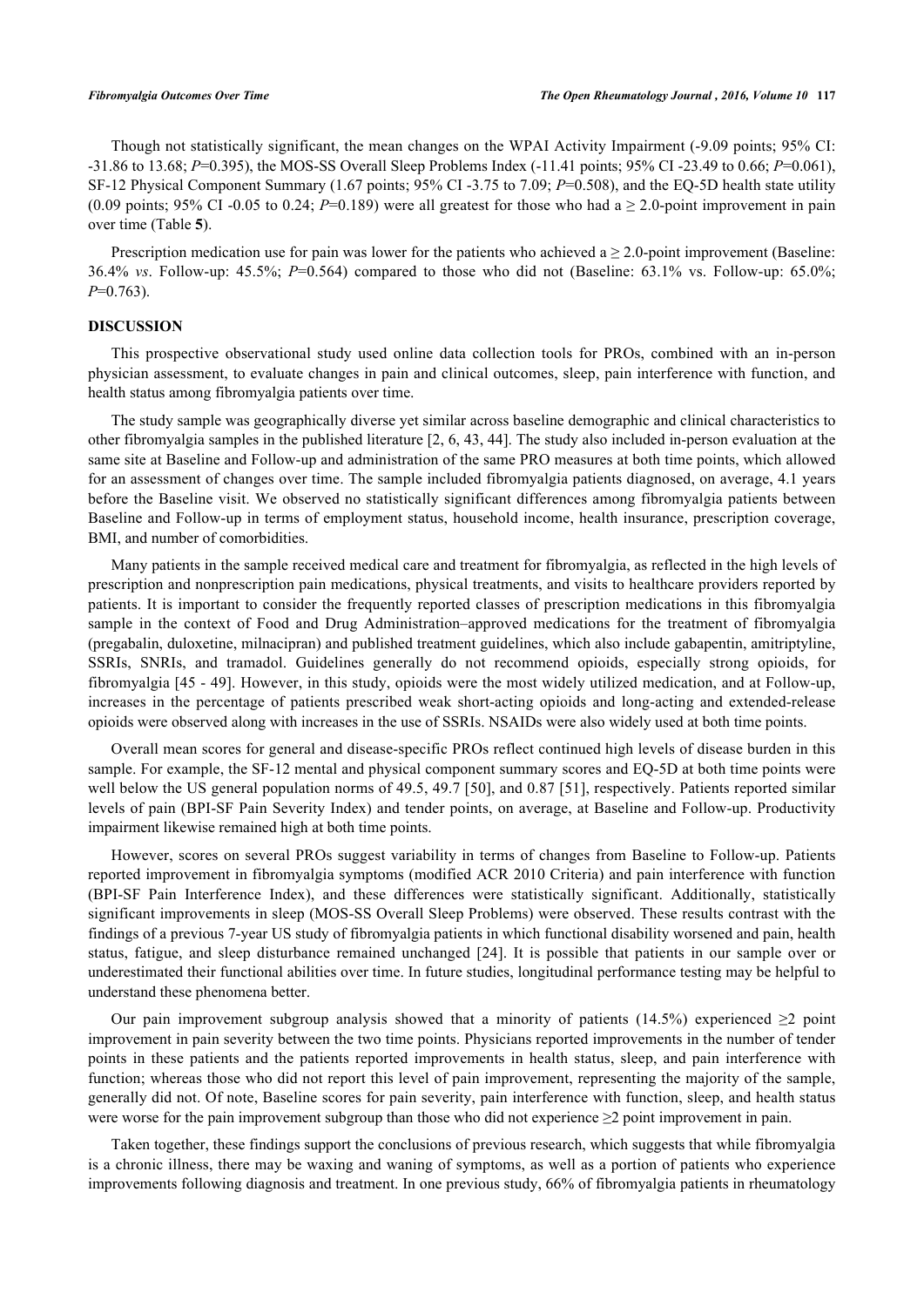clinics reported their symptoms were a little to a lot better at the 10-year interview than when they were first diagnosed; those patient-reported improvements were correlated with younger age and shorter duration of fibromyalgia symptoms at diagnosis[[18](#page-10-10)]. In a more recent study, 47% of outpatients with fibromyalgia reported moderate to marked improvement over 3 years [\[52](#page-12-6)]. Some published research suggests that outcomes are better for individuals in the community compared to individuals in rheumatology clinics [\[53](#page-12-7), [54\]](#page-12-8). Improvements also may be related to treatment, both pharmacologic and nonpharmacologic.

# **STRENGTHS AND LIMITATIONS**

Strengths of this study include the collection of comprehensive real world data on the burden of fibromyalgia directly from patients recruited from the general population (i.e., not a convenience sample recruited from the clinic setting) as well as the inclusion of in-person physician evaluation to determine fibromyalgia diagnosis at Baseline and Follow-up. However, it is also important to acknowledge limitations of the study to aid in the interpretation of results.

Seventy-six (37%) of the 205 eligible fibromyalgia patients who participated at Baseline also completed the Followup assessment. Unfortunately, data from individuals lost to follow-up, including the reason(s) for not participating in the Follow-up assessment, are limited. The similarity of our sample to other fibromyalgia samples helps to address this limitation.

At both Baseline and Follow-up there was a potential for recall bias, which could lead to over- or underestimation of patient-reported healthcare resource use and other variables, such as medications prescribed or number of office visits. Further, it is important to acknowledge potential for regression to the mean bias, whereby baseline scores may be negatively correlated with change scores, in a prospective assessment like this one [\[55\]](#page-12-9). We also note that mean WPAI Overall Work Impairment scores were from the relatively small sample employed for pay, which may have limited the ability to detect change over time; however, all subjects regardless of employment status completed the WPAI Activity Impairment scale.

Finally, given the observational nature of the study and the gap in the collected healthcare resource use data between assessments, we were unable to assess the impact of treatment(s) on outcomes. Future research to better understand the impact of both pharmacologic and nonpharmacologic treatments on real-world outcomes is warranted.

#### **CONCLUSION**

Fibromyalgia patients continued to report high levels of disease burden, on average, in terms of pain and health status approximately 2 years after the Baseline assessment. There was variability among patients in clinician and patient-reported outcomes, with few significant differences observed over time. These data suggest some improvement over time in function and sleep, particularly among the minority of patients who reported greater improvement in pain.

#### **DISCLOSURES**

This study was sponsored by Pfizer Inc. Margarita Udall, Elizabeth T. Masters, Joseph C. Cappelleri, Andrew Clair, and Markay Hopps are employees of Pfizer Inc. Caroline Schaefer, Rachael Mann, Shoshana Daniel, and Heather McElroy are employees of Covance Market Access Services Inc., which was paid by Pfizer Inc for study design, execution, analysis, and manuscript development. Edgar Adams was an employee of Covance Market Access Services Inc. at the time of the study and manuscript development, and is now retired. Roland Staud, Philip Mease, and Stuart Silverman were investigators for the study and were not financially compensated for collaborative efforts on publication-related activities.

#### **ACKNOWLEDGEMENTS**

The authors would like to acknowledge Arthi B. Chandran, Annlouise Assaf, and Gergana Zlateva for their contributions to the study design, Rebecca Baik for her programming support, Dr. Michael McNett for contributions to the study execution and interpretation of findings, and the study investigators for their contributions to the study execution.

#### **REFERENCES**

<span id="page-9-0"></span>[1] Wolfe F, Ross K, Anderson J, Russell IJ, Hebert L. The prevalence and characteristics of fibromyalgia in the general population. Arthritis Rheum 1995; 38(1): 19-28. [\[http://dx.doi.org/10.1002/art.1780380104](http://dx.doi.org/10.1002/art.1780380104)] [PMID: [7818567\]](http://www.ncbi.nlm.nih.gov/pubmed/7818567)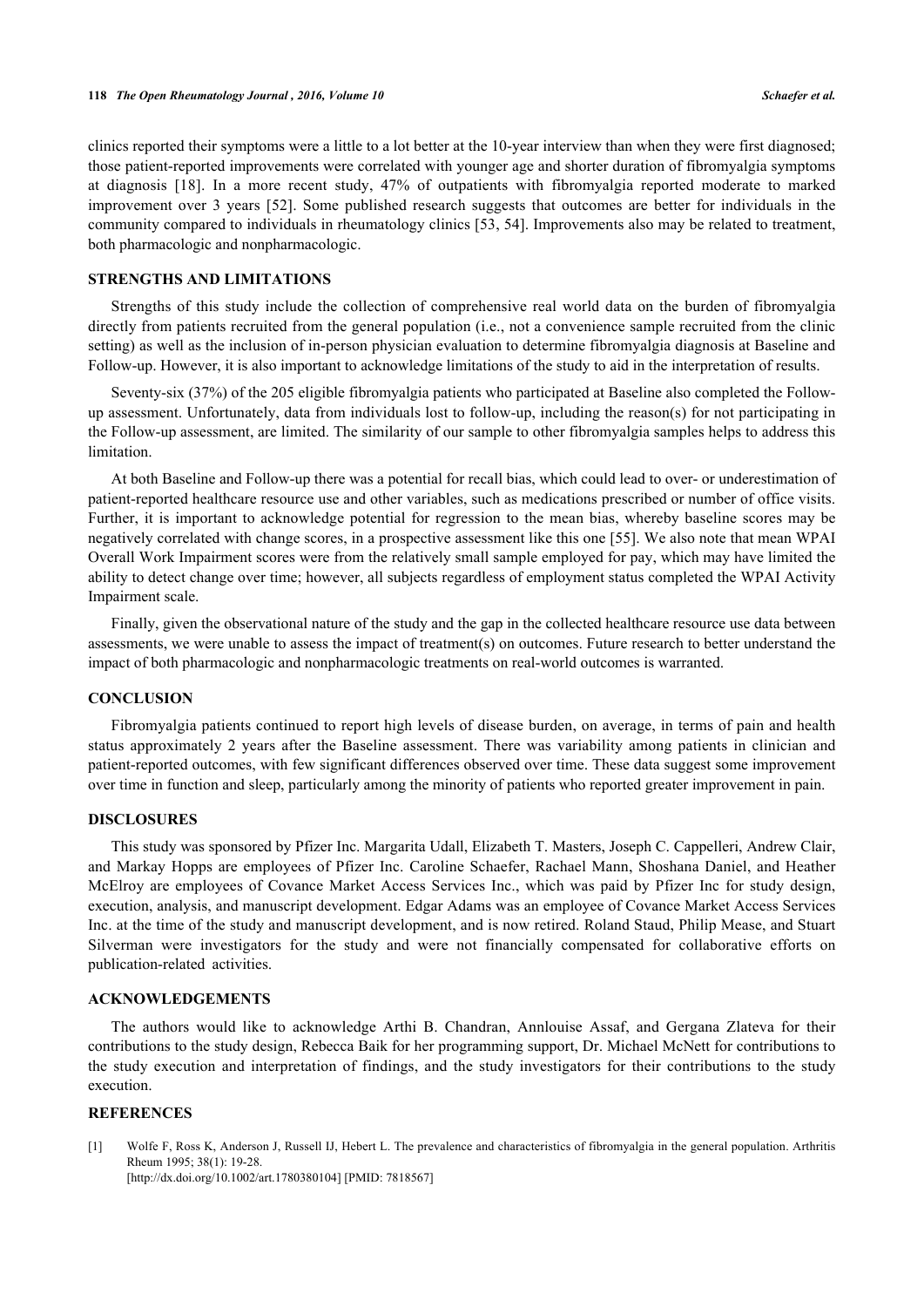- <span id="page-10-4"></span>[2] Schaefer C, Chandran A, Hufstader M, *et al.* The comparative burden of mild, moderate and severe fibromyalgia: results from a crosssectional survey in the United States. Health Qual Life Outcomes 2011; 9: 71-83. [\[http://dx.doi.org/10.1186/1477-7525-9-71\]](http://dx.doi.org/10.1186/1477-7525-9-71) [PMID: [21859448](http://www.ncbi.nlm.nih.gov/pubmed/21859448)]
- <span id="page-10-0"></span>[3] Bennett RM, Jones J, Turk DC, Russell IJ, Matallana L. An internet survey of 2,596 people with fibromyalgia. BMC Musculoskelet Disord 2007; 8: 27-37. [\[http://dx.doi.org/10.1186/1471-2474-8-27\]](http://dx.doi.org/10.1186/1471-2474-8-27) [PMID: [17349056](http://www.ncbi.nlm.nih.gov/pubmed/17349056)]
- <span id="page-10-1"></span>[4] Prescott E, Kjøller M, Jacobsen S, Bülow PM, Danneskiold-Samsøe B, Kamper-Jørgensen F. Fibromyalgia in the adult Danish population: I. A prevalence study. Scand J Rheumatol 1993; 22(5): 233-7. [\[http://dx.doi.org/10.3109/03009749309095129\]](http://dx.doi.org/10.3109/03009749309095129) [PMID: [8235493](http://www.ncbi.nlm.nih.gov/pubmed/8235493)]
- <span id="page-10-2"></span>[5] Forseth KO, Gran JT. The prevalence of fibromyalgia among women aged 2049 years in Arendal, Norway. Scand J Rheumatol 1992; 21(2): 74-8. [\[http://dx.doi.org/10.3109/03009749209095071\]](http://dx.doi.org/10.3109/03009749209095071) [PMID: [1570493](http://www.ncbi.nlm.nih.gov/pubmed/1570493)]
- <span id="page-10-3"></span>[6] Vincent A, Lahr BD, Wolfe F, *et al.* Prevalence of fibromyalgia: a population-based study in Olmsted County, Minnesota, utilizing the Rochester Epidemiology Project. Arthritis Care Res (Hoboken) 2013; 65(5): 786-92. [\[http://dx.doi.org/10.1002/acr.21896\]](http://dx.doi.org/10.1002/acr.21896) [PMID: [23203795](http://www.ncbi.nlm.nih.gov/pubmed/23203795)]
- <span id="page-10-5"></span>[7] Hoffman DL, Dukes EM. The health status burden of people with fibromyalgia: a review of studies that assessed health status with the SF-36 or the SF-12. Int J Clin Pract 2008; 62(1): 115-26. [\[http://dx.doi.org/10.1111/j.1742-1241.2007.01638.x\]](http://dx.doi.org/10.1111/j.1742-1241.2007.01638.x) [PMID: [18039330](http://www.ncbi.nlm.nih.gov/pubmed/18039330)]
- [8] Salaffi F, Sarzi-Puttini P, Girolimetti R, Atzeni F, Gasparini S, Grassi W. Health-related quality of life in fibromyalgia patients: a comparison with rheumatoid arthritis patients and the general population using the SF-36 health survey. Clin Exp Rheumatol 2009; 27(5)(Suppl. 56): S67-74. [PMID: [20074443\]](http://www.ncbi.nlm.nih.gov/pubmed/20074443)
- [9] Wolfe F, Michaud K, Li T, Katz RS. EQ-5D and SF-36 quality of life measures in systemic lupus erythematosus: comparisons with rheumatoid arthritis, noninflammatory rheumatic disorders, and fibromyalgia. J Rheumatol 2010; 37(2): 296-304. [\[http://dx.doi.org/10.3899/jrheum.090778](http://dx.doi.org/10.3899/jrheum.090778)] [PMID: [20032098](http://www.ncbi.nlm.nih.gov/pubmed/20032098)]
- [10] Luo X, Cappelleri J, Chandran A. The burden of fibromyalgia: assessment of health status using the EuroQol (EQ-5D) in patients with fibromyalgia relative to other chronic conditions. Health Outcomes Res Med 2011; 2: e203-14. [\[http://dx.doi.org/10.1016/j.ehrm.2011.08.002](http://dx.doi.org/10.1016/j.ehrm.2011.08.002)]
- [11] Jones J, Rutledge DN, Jones KD, Matallana L, Rooks DS. Self-assessed physical function levels of women with fibromyalgia: a national survey. Womens Health Issues 2008; 18(5): 406-12. [\[http://dx.doi.org/10.1016/j.whi.2008.04.005](http://dx.doi.org/10.1016/j.whi.2008.04.005)] [PMID: [18723374\]](http://www.ncbi.nlm.nih.gov/pubmed/18723374)
- <span id="page-10-7"></span>[12] Robinson RL, Kroenke K, Mease P, *et al.* Burden of illness and treatment patterns for patients with fibromyalgia. Pain Med 2012; 13(10): 1366-76.

[\[http://dx.doi.org/10.1111/j.1526-4637.2012.01475.x\]](http://dx.doi.org/10.1111/j.1526-4637.2012.01475.x) [PMID: [22958298](http://www.ncbi.nlm.nih.gov/pubmed/22958298)]

- <span id="page-10-6"></span>[13] Chandran A, Schaefer C, Ryan K, Baik R, McNett M, Zlateva G. The comparative economic burden of mild, moderate, and severe fibromyalgia: results from a retrospective chart review and cross-sectional survey of working-age U.S. adults. J Manag Care Pharm 2012; 18(6): 415-26.
	- [\[http://dx.doi.org/10.18553/jmcp.2012.18.6.415\]](http://dx.doi.org/10.18553/jmcp.2012.18.6.415) [PMID: [22839682](http://www.ncbi.nlm.nih.gov/pubmed/22839682)]
- [14] White LA, Robinson RL, Yu AP, *et al.* Comparison of health care use and costs in newly diagnosed and established patients with fibromyalgia. J Pain 2009; 10(9): 976-83. [\[http://dx.doi.org/10.1016/j.jpain.2009.03.012](http://dx.doi.org/10.1016/j.jpain.2009.03.012)] [PMID: [19556168\]](http://www.ncbi.nlm.nih.gov/pubmed/19556168)
- [15] Berger A, Dukes E, Martin S, Edelsberg J, Oster G. Characteristics and healthcare costs of patients with fibromyalgia syndrome. Int J Clin Pract 2007; 61(9): 1498-508. [\[http://dx.doi.org/10.1111/j.1742-1241.2007.01480.x\]](http://dx.doi.org/10.1111/j.1742-1241.2007.01480.x) [PMID: [17655684](http://www.ncbi.nlm.nih.gov/pubmed/17655684)]
- <span id="page-10-8"></span>[16] White LA, Birnbaum HG, Kaltenboeck A, Tang J, Mallett D, Robinson RL. Employees with fibromyalgia: medical comorbidity, healthcare costs, and work loss. J Occup Environ Med 2008; 50(1): 13-24. [\[http://dx.doi.org/10.1097/JOM.0b013e31815cff4b](http://dx.doi.org/10.1097/JOM.0b013e31815cff4b)] [PMID: [18188077\]](http://www.ncbi.nlm.nih.gov/pubmed/18188077)
- <span id="page-10-9"></span>[17] Walitt B, Fitzcharles MA, Hassett AL, Katz RS, Häuser W, Wolfe F. The longitudinal outcome of fibromyalgia: a study of 1555 patients. J Rheumatol 2011; 38(10): 2238-46. [\[http://dx.doi.org/10.3899/jrheum.110026](http://dx.doi.org/10.3899/jrheum.110026)] [PMID: [21765102](http://www.ncbi.nlm.nih.gov/pubmed/21765102)]
- <span id="page-10-10"></span>[18] Kennedy M, Felson DT. A prospective long-term study of fibromyalgia syndrome. Arthritis Rheum 1996; 39(4): 682-5. [\[http://dx.doi.org/10.1002/art.1780390422](http://dx.doi.org/10.1002/art.1780390422)] [PMID: [8630121\]](http://www.ncbi.nlm.nih.gov/pubmed/8630121)
- [19] Forseth KO, Førre O, Gran JT. A 5.5 year prospective study of self-reported musculoskeletal pain and of fibromyalgia in a female population: significance and natural history. Clin Rheumatol 1999; 18(2): 114-21. [\[http://dx.doi.org/10.1007/s100670050067\]](http://dx.doi.org/10.1007/s100670050067) [PMID: [10357115](http://www.ncbi.nlm.nih.gov/pubmed/10357115)]
- <span id="page-10-11"></span>[20] Ledingham J, Doherty S, Doherty M. Primary fibromyalgia syndromean outcome study. Br J Rheumatol 1993; 32(2): 139-42. [\[http://dx.doi.org/10.1093/rheumatology/32.2.139](http://dx.doi.org/10.1093/rheumatology/32.2.139)] [PMID: [8428227](http://www.ncbi.nlm.nih.gov/pubmed/8428227)]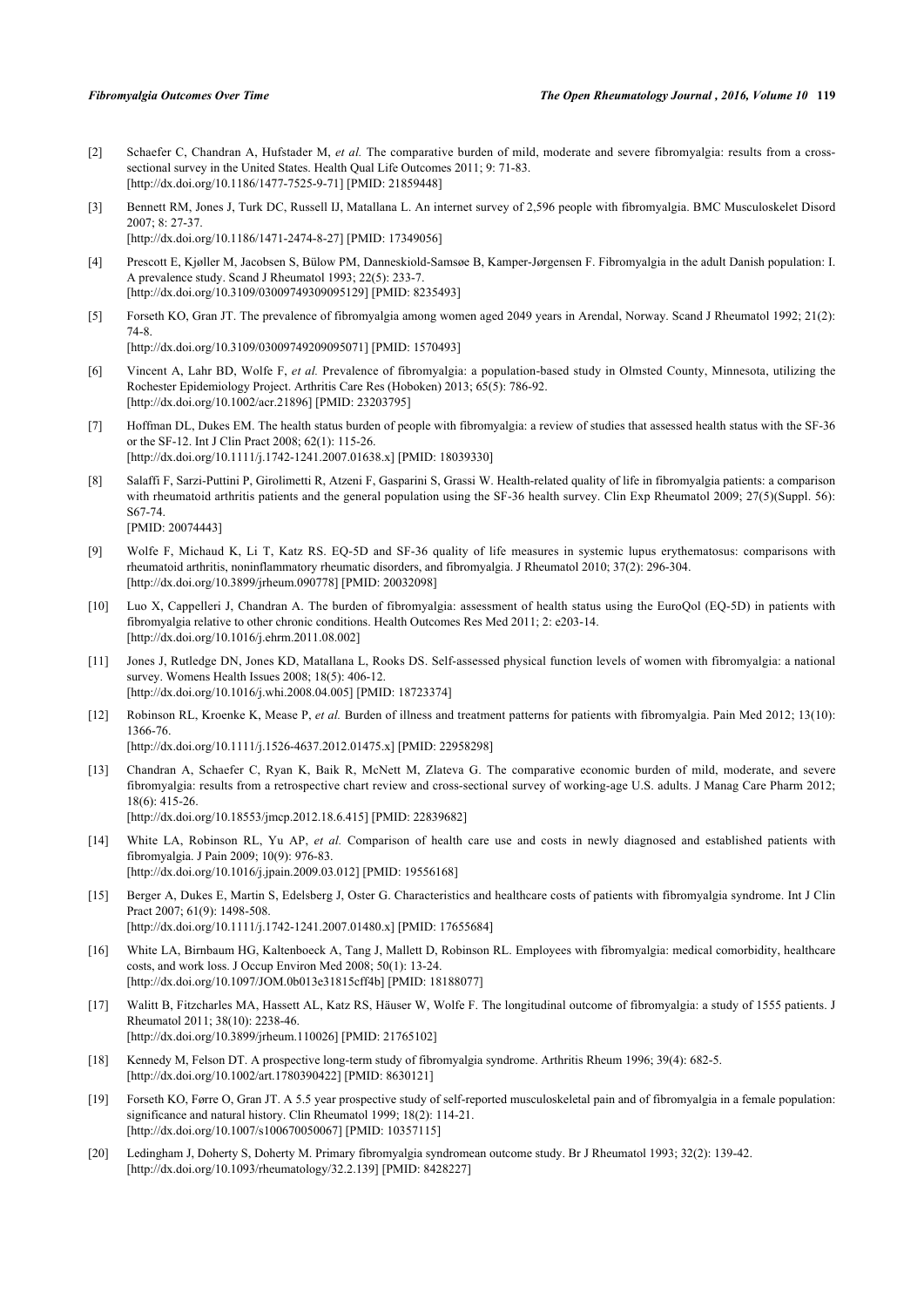- [21] Bengtsson A, Backman E, Lindblom B, Skogh T. Long-term follow up of fibromyalgia patients: clinical symptoms, muscular function, laboratory tests-an eight year comparison study. J Musculoskeletal Pain 1994; 2(2): 67-80. [\[http://dx.doi.org/10.1300/J094v02n02\\_06\]](http://dx.doi.org/10.1300/J094v02n02_06)
- <span id="page-11-1"></span>[22] Granges G, Zilko P, Littlejohn GO. Fibromyalgia syndrome: assessment of the severity of the condition 2 years after diagnosis. J Rheumatol 1994; 21(3): 523-9. [PMID: [8006897\]](http://www.ncbi.nlm.nih.gov/pubmed/8006897)
- <span id="page-11-2"></span>[23] White KP, Harth M. Classification, epidemiology, and natural history of fibromyalgia. Curr Pain Headache Rep 2001; 5(4): 320-9. [\[http://dx.doi.org/10.1007/s11916-001-0021-2\]](http://dx.doi.org/10.1007/s11916-001-0021-2) [PMID: [11403735](http://www.ncbi.nlm.nih.gov/pubmed/11403735)]
- <span id="page-11-0"></span>[24] Wolfe F, Anderson J, Harkness D, *et al.* Health status and disease severity in fibromyalgia: results of a six-center longitudinal study. Arthritis Rheum 1997; 40(9): 1571-9. [\[http://dx.doi.org/10.1002/art.1780400905](http://dx.doi.org/10.1002/art.1780400905)] [PMID: [9324010\]](http://www.ncbi.nlm.nih.gov/pubmed/9324010)
- <span id="page-11-3"></span>[25] Adams EH, McElroy HJ, Udall M, *et al.* Progression of fibromyalgia: results from a 2-year observational fibromyalgia and chronic pain study in the US. J Pain Res 2016; 9: 325-36. [PMID: [27330325\]](http://www.ncbi.nlm.nih.gov/pubmed/27330325)
- <span id="page-11-4"></span>[26] Schaefer C, Mann R, Masters ET, *et al.* The comparative burden of chronic widespread pain and fibromyalgia in the United States. Pain Pract 2016; 16(5): 565-79. [\[http://dx.doi.org/10.1111/papr.12302](http://dx.doi.org/10.1111/papr.12302)] [PMID: [25980433\]](http://www.ncbi.nlm.nih.gov/pubmed/25980433)
- <span id="page-11-5"></span>[27] Toluna Database. © 2014 Toluna Group Ltd. [accessed 2014 January 24]. Available from:<https://us.toluna.com/>.
- <span id="page-11-6"></span>[28] White KP, Harth M, Speechley M, Ostbye T. Testing an instrument to screen for fibromyalgia syndrome in general population studies: the London Fibromyalgia Epidemiology Study Screening Questionnaire. J Rheumatol 1999; 26(4): 880-4. [PMID: [10229410\]](http://www.ncbi.nlm.nih.gov/pubmed/10229410)
- <span id="page-11-7"></span>[29] Sinclair J, Starz TW, Turk D. The Manual Tender Point Survey. Pittsburgh, PA: University of Pittsburgh Medical Center, Center for Continuing Education in the Health Sciences 1997
- <span id="page-11-8"></span>[30] Vargas A, Vargas A, Hernández-Paz R, *et al.* Sphygmomanometry-evoked allodyniaa simple bedside test indicative of fibromyalgia: a multicenter developmental study. J Clin Rheumatol 2006; 12(6): 272-4. [\[http://dx.doi.org/10.1097/01.rhu.0000249770.86652.3b](http://dx.doi.org/10.1097/01.rhu.0000249770.86652.3b)] [PMID: [17149055](http://www.ncbi.nlm.nih.gov/pubmed/17149055)]
- <span id="page-11-9"></span>[31] Rabin R, de Charro F. EQ-5D: a measure of health status from the EuroQol Group. Ann Med 2001; 33(5): 337-43. [\[http://dx.doi.org/10.3109/07853890109002087\]](http://dx.doi.org/10.3109/07853890109002087) [PMID: [11491192](http://www.ncbi.nlm.nih.gov/pubmed/11491192)]
- <span id="page-11-10"></span>[32] Cleeland C. The Brief Pain Inventory User Guide [accessed 2011 July 05]. Available from: [http://www.mdanderson.org/ education-and](http://www.mdanderson.org/education-and-research/departments-programs-and-labs/departments-and-divisions/symptom-research/symptom-assessment-tools/BPI_UserGuide.pdf)[research/departments-programs-and-labs/departments-and-divisions/symptom-research/symptom-assessment-tools/BPI\\_UserGuide.pdf](http://www.mdanderson.org/education-and-research/departments-programs-and-labs/departments-and-divisions/symptom-research/symptom-assessment-tools/BPI_UserGuide.pdf)
- <span id="page-11-11"></span>[33] Wolfe F, Clauw DJ, Fitzcharles MA, *et al.* Fibromyalgia criteria and severity scales for clinical and epidemiological studies: a modification of the ACR Preliminary Diagnostic Criteria for Fibromyalgia. J Rheumatol 2011; 38(6): 1113-22. [\[http://dx.doi.org/10.3899/jrheum.100594](http://dx.doi.org/10.3899/jrheum.100594)] [PMID: [21285161](http://www.ncbi.nlm.nih.gov/pubmed/21285161)]
- <span id="page-11-12"></span>[34] Bennett RM, Friend R, Jones KD, Ward R, Han BK, Ross RL. The Revised Fibromyalgia Impact Questionnaire (FIQR): validation and psychometric properties. Arthritis Res Ther 2009; 11(4): R120. [\[http://dx.doi.org/10.1186/ar2783](http://dx.doi.org/10.1186/ar2783)] [PMID: [19664287\]](http://www.ncbi.nlm.nih.gov/pubmed/19664287)
- <span id="page-11-13"></span>[35] Hays R, Stewartm A. Sleep Measures Measuring Functioning and Well-being: the Medical Outcomes Study Approach 1992.
- <span id="page-11-14"></span>[36] Ware J Jr, Kosinski M, Keller SD. A 12-Item Short-Form Health Survey: construction of scales and preliminary tests of reliability and validity. Med Care 1996; 34(3): 220-33. [\[http://dx.doi.org/10.1097/00005650-199603000-00003](http://dx.doi.org/10.1097/00005650-199603000-00003)] [PMID: [8628042\]](http://www.ncbi.nlm.nih.gov/pubmed/8628042)
- <span id="page-11-15"></span>[37] Reilly MC, Zbrozek AS, Dukes EM. The validity and reproducibility of a work productivity and activity impairment instrument. Pharmacoeconomics 1993; 4(5): 353-65. [\[http://dx.doi.org/10.2165/00019053-199304050-00006](http://dx.doi.org/10.2165/00019053-199304050-00006)] [PMID: [10146874\]](http://www.ncbi.nlm.nih.gov/pubmed/10146874)
- <span id="page-11-16"></span>[38] Stuart A. A test for homogeneity of the marginal distributions in a two-way classification. Biometrika 1995; 42: 412-6. [\[http://dx.doi.org/10.1093/biomet/42.3-4.412\]](http://dx.doi.org/10.1093/biomet/42.3-4.412)
- <span id="page-11-17"></span>[39] Dworkin RH, Turk DC, Wyrwich KW, *et al.* Interpreting the clinical importance of treatment outcomes in chronic pain clinical trials: IMMPACT recommendations. J Pain 2008; 9(2): 105-21. [\[http://dx.doi.org/10.1016/j.jpain.2007.09.005](http://dx.doi.org/10.1016/j.jpain.2007.09.005)] [PMID: [18055266\]](http://www.ncbi.nlm.nih.gov/pubmed/18055266)
- [40] Freeman R, Emir B, Parsons B. Predictors of placebo response in peripheral neuropathic pain: insights from pregabalin clinical trials. J Pain Res 2015; 8: 257-68. [PMID: [26082659\]](http://www.ncbi.nlm.nih.gov/pubmed/26082659)
- <span id="page-11-18"></span>[41] Farrar JT, Young JP Jr, LaMoreaux L, Werth JL, Poole RM. Clinical importance of changes in chronic pain intensity measured on an 11-point numerical pain rating scale. Pain 2001; 94(2): 149-58. [\[http://dx.doi.org/10.1016/S0304-3959\(01\)00349-9\]](http://dx.doi.org/10.1016/S0304-3959(01)00349-9) [PMID: [11690728](http://www.ncbi.nlm.nih.gov/pubmed/11690728)]
- <span id="page-11-19"></span>[42] Obesity: preventing and managing the global epidemic. Report of a WHO consultation. World Health Organ Tech Rep Ser 2000; 894: i-xii, 1-253.